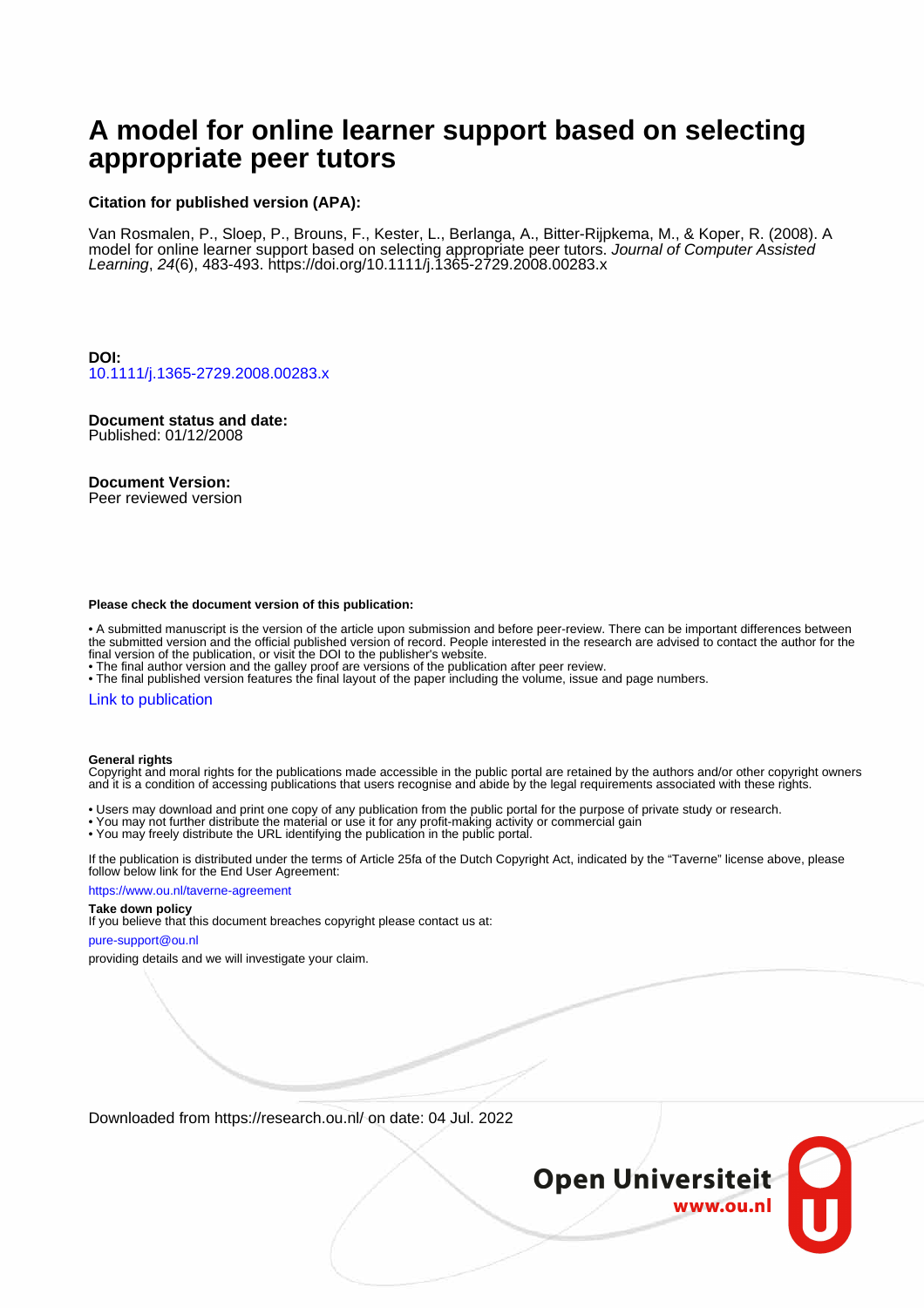# **A LEARNER SUPPORT MODEL BASED ON PEER TUTOR SELECTION – EXPERIMENTAL RESULTS**

*Van Rosmalen, P., Sloep, P.B., Brouns, F., Kester, L., Berlanga, A., Bitter, M. and Koper, R. (All authors are employed at the Open University of the Netherlands).* 

**Address for correspondence: Peter van Rosmalen, Open University of the Netherlands, P.O. Box 2960, 6401 DL Heerlen, The Netherlands. Email: Peter.vanRosmalen@ou.nl.**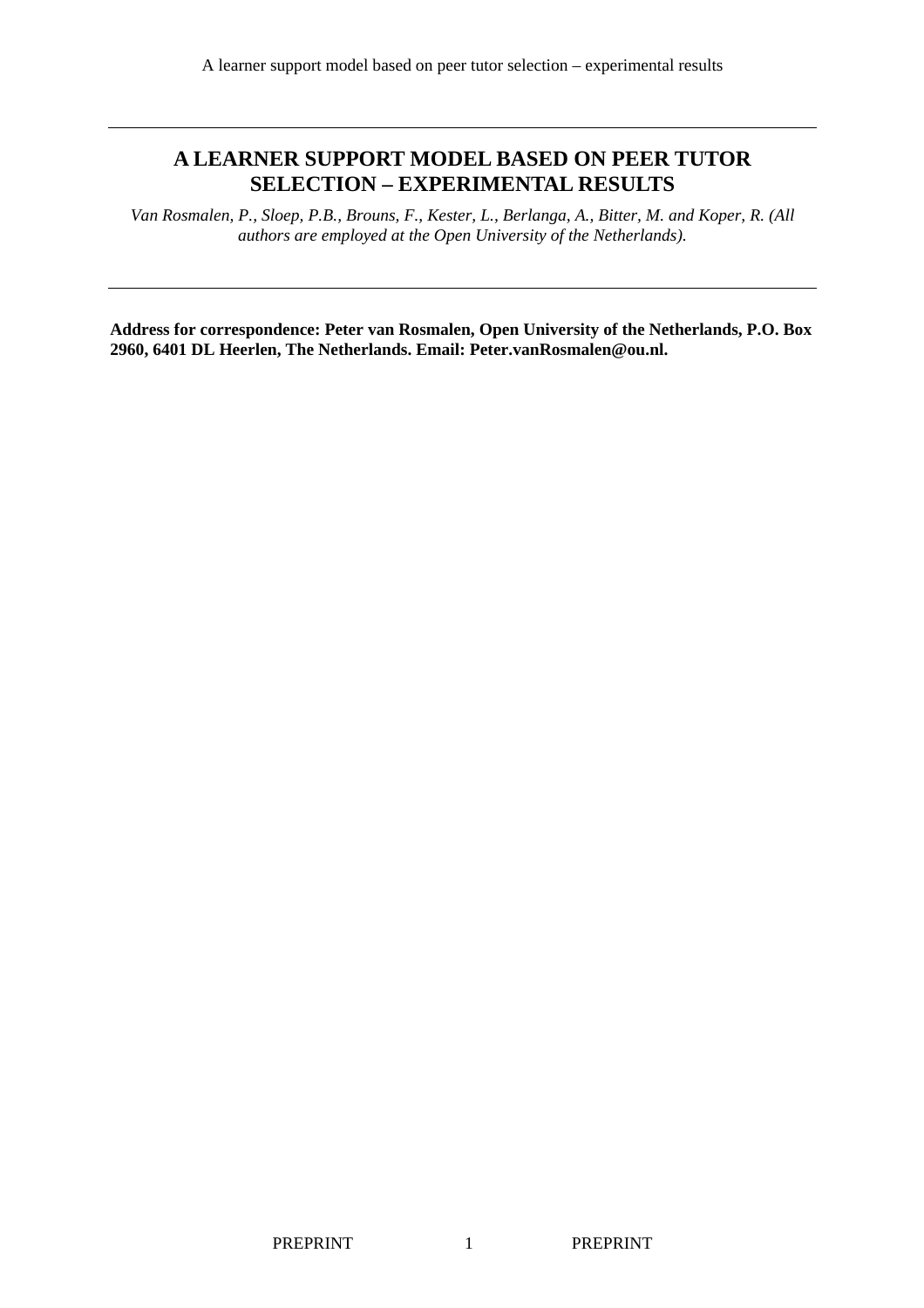# **Abstract**

Tutors have only limited time to support students. In this paper, we discuss a model that addresses the question of how to help students answer content-related questions. A small group of students is created, which consists of the student who asked the question and peers who should be able to answer it. Criteria used to compose the group are the content of the question in relation to the knowledge and skills of the peers. The model supports the collaboration with text fragments selected from the study materials. We will introduce the model and briefly discuss the results of the calibration and a simulation of the model. Finally, we will discuss the outcome of an experiment with two groups of approximately 50 students, who used the model for a period of 8 weeks. The results indicate that the students positively value the model and that it is possible to solve a substantial number of their questions.

# **Keywords**

elearning, Latent Semantic Analysis, lifelong learners, peer support, tutor workload

# **Introduction**

In modern learning settings, students typically spend a significant amount of time learning online. The advent of the knowledge economy and the individualization of our society are two leading factors that underpin their increasing demand for flexibility: students want to be able to study at the place, time and pace of their own choosing (logistic flexibility); also, students are unwilling to submit themselves to pre-planned, rigid programmes, but want their prior competences honoured and their specific study plans catered for (subject matter flexibility). However, as in traditional, on-site settings, students will have questions on where to start, how to proceed, how to understand and apply the available study material, or they will want to have their contributions assessed. In this paper, we will concentrate on one element of this challenge, to wit, answering questions related to the content studied. For a tutor, this is considered a time-consuming and disruptive task (De Vries *et al.*, 2005). Yet, learning may improve if learners can ask questions and receive timely and relevant feedback (Howell, 2003). To address this issue, we have developed a model of how best to organize this with the help of peertutoring and we have instantiated this in software so as to be able empirically to test the model.

Our model seeks to solve content-related questions by involving peers (peer tutoring) in answering them. To that end, we identify appropriate and available students as well as documents, and bring these together in a so-called *ad hoc, transient* community. Such a community is *ad hoc* in that its only purpose is to solve a particular question; it is transient in that it vanishes the moment the question has been solved. The model distinguishes (Table 1) six main steps of which the second step depends on a language technology called Latent Semantic Analysis (LSA). In the following section we will introduce the current implementation; next we will quickly go into the results of the calibration and a simulation of a prototype of the model. The main focus of the present article is an exploration of the results of a field experiment with two groups of approximately 50 students, who use the model in the context of a Learning Network on the topic of 'Internet Basics'.

For a proper perspective on the present article, bear in mind that it is part of a series. Kester *et al.*  (2007) examine in details the theoretical aspects of learning in communities. Van Rosmalen *et al.* (2006) discuss the use of LSA, Van Rosmalen *et al.* (in press) describe the technological aspects of the model and discuss how to tweak its parameters. Finally, see Koper *et al.* (2005) for the wider context of our model: a Learning Network, i.e. a self-organised, distributed system of lifelong learners, Activity Nodes and competences, designed to facilitate learning. The present article completes the design and development cycle of the model.

**Table 1**: The main steps of the model.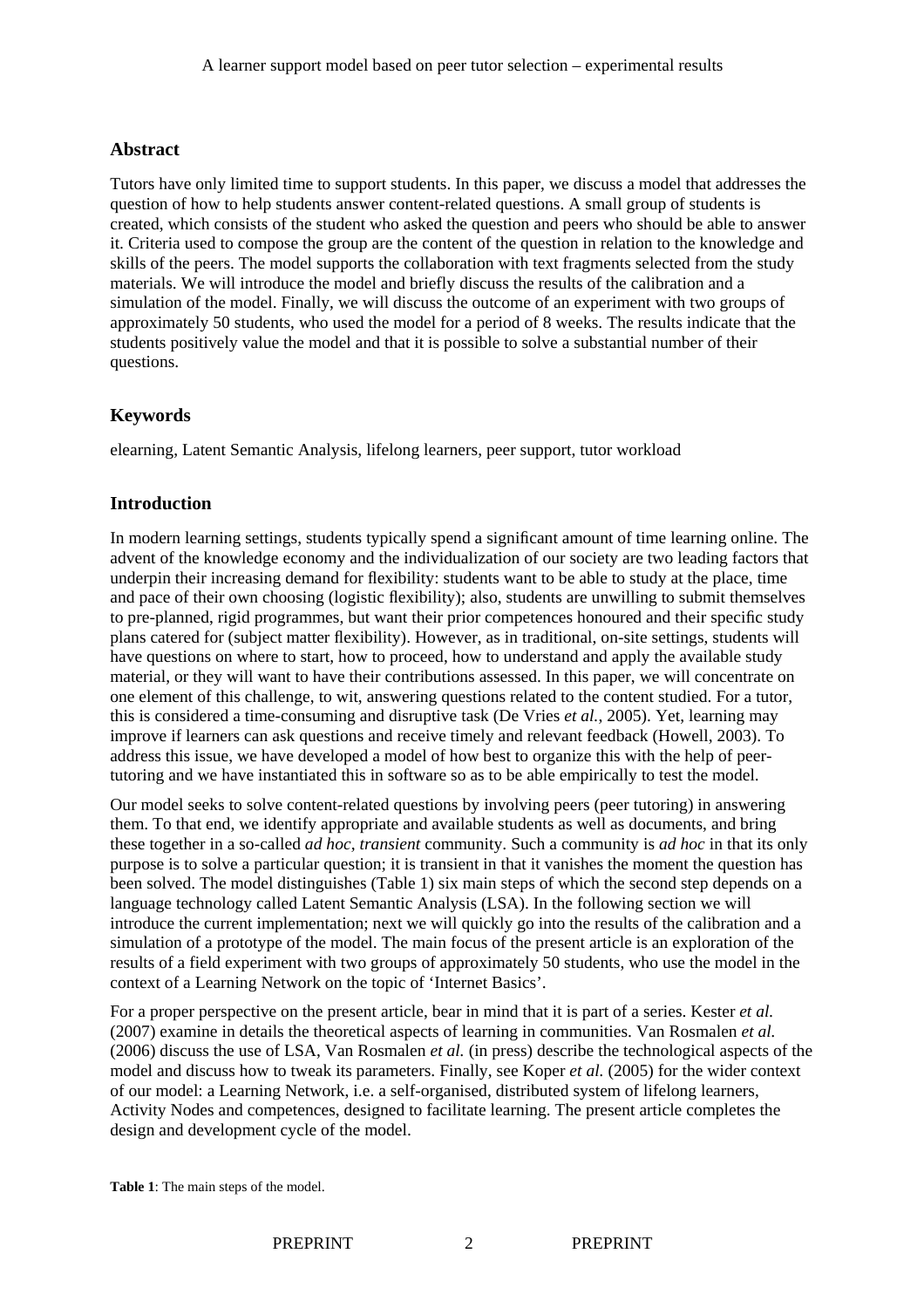#### A learner support model based on peer tutor selection – experimental results

| Pre-condition  | A Learning Network with a set of Activity Nodes and a set of users with their profiles indicating<br>their progress with regard to the Activity Nodes |  |  |  |
|----------------|-------------------------------------------------------------------------------------------------------------------------------------------------------|--|--|--|
| Main steps     | <i>Anne</i> poses a question.<br>1.                                                                                                                   |  |  |  |
|                | 2.<br>The <i>system</i> determines:                                                                                                                   |  |  |  |
|                | the most relevant text fragments;<br>a.                                                                                                               |  |  |  |
|                | the appropriate Activity Nodes;<br>b.                                                                                                                 |  |  |  |
|                | the most suitable students.<br>c.                                                                                                                     |  |  |  |
|                | 3.<br>The <i>system</i> sets up a wiki with the question, the text fragments and guidelines.                                                          |  |  |  |
|                | The selected <i>students</i> receive an invitation to assist.<br>4.                                                                                   |  |  |  |
|                | Anne and the peer-students discuss and formulate an answer in the wiki.<br>5.                                                                         |  |  |  |
|                | If answered (or after a given period of time) <i>Anne</i> closes the discussion and rates the answer.<br>6.                                           |  |  |  |
| Post-condition | The answer is stored.                                                                                                                                 |  |  |  |

### **Model implementation**

A prototypical software application has been developed to test the model. Through the virtual learning environment Moodle (http://www.moodle.org), the students are exposed to a Learning Network, its Activity Nodes and a question module (AskCQ) (Fig. 1) that organises and structures the question answering process.

|                | Uw vragen                                                                                                                                                             |                                              |                                          |  |
|----------------|-----------------------------------------------------------------------------------------------------------------------------------------------------------------------|----------------------------------------------|------------------------------------------|--|
|                | klik hier om een nieuwe vraag te stellen                                                                                                                              |                                              |                                          |  |
| <b>Status</b>  | <b>Uw Vraag</b>                                                                                                                                                       | De Antwoord-Wiki                             | Vraag afronden                           |  |
| Klaar          | Er zijn verschillende mogelijkheden om op internet te komen heb ik zojuist<br>gelezen. Nu heb ik al ads                                                               | Naar de Antwoordwiki                         | Afgerond                                 |  |
| Klaar          | wat is een browser. Vraag-Antwoord-module kunt u vragen stellen over de inhoud<br>van de cursus. Uw vr                                                                | Naar de Antwoordwiki                         | Afgerond                                 |  |
| Bezig          | Internet biedt allerlei mogelijkheden om te communiceren. Via email kunnen<br>berichten verstuurd worde                                                               | Klik hier voor de<br>antwoord-wiki           | Klik hier om deze vraag af te<br>sluiten |  |
|                | Uw antwoorden                                                                                                                                                         |                                              |                                          |  |
| <b>Status</b>  | De Vraag                                                                                                                                                              |                                              | De Antwoord-Wiki                         |  |
| Klaar          | Ik heb net gelezen dat er ook chatgroepen juist populair zijn vanwege netsletten.Kan ik die al herke                                                                  | Naar de Antwoordwiki                         |                                          |  |
| Bezig<br>Bezig | wat is het voordeel van de opera browser ten opzichte van de microsoft variant. Welke browser kan ik<br>wat is een internet browser?, HTML, Flash, XML, Java, Exporer | Naar de Antwoordwiki<br>Naar de Antwoordwiki |                                          |  |
| Klaar          | Laatst was ik aan het chatten en in de chatbox waar ik in zat hadden mijn mede-chatters allemaal moo                                                                  | Naar de Antwoordwiki                         |                                          |  |

**Fig 1** Part of the interface of the AskCQ module with (1) 'Uw vragen' (your questions) with a link to pose new questions and an overview over the posed questions: 'Status' (Klaar = ready; Bezig = busy), 'Uw vraag' (your question), 'De Antwoordwiki' (a link to the wiki), 'Vraag afronden' (End a question: Afgerond = rated; or a link to the rating); (2) 'Uw antwoorden' (your answers) with an overview of answer given: 'Status' (Klaar = ready; Bezig = busy), 'De vraag' (the question), 'De Antwoord-Wiki' (a link to the wiki).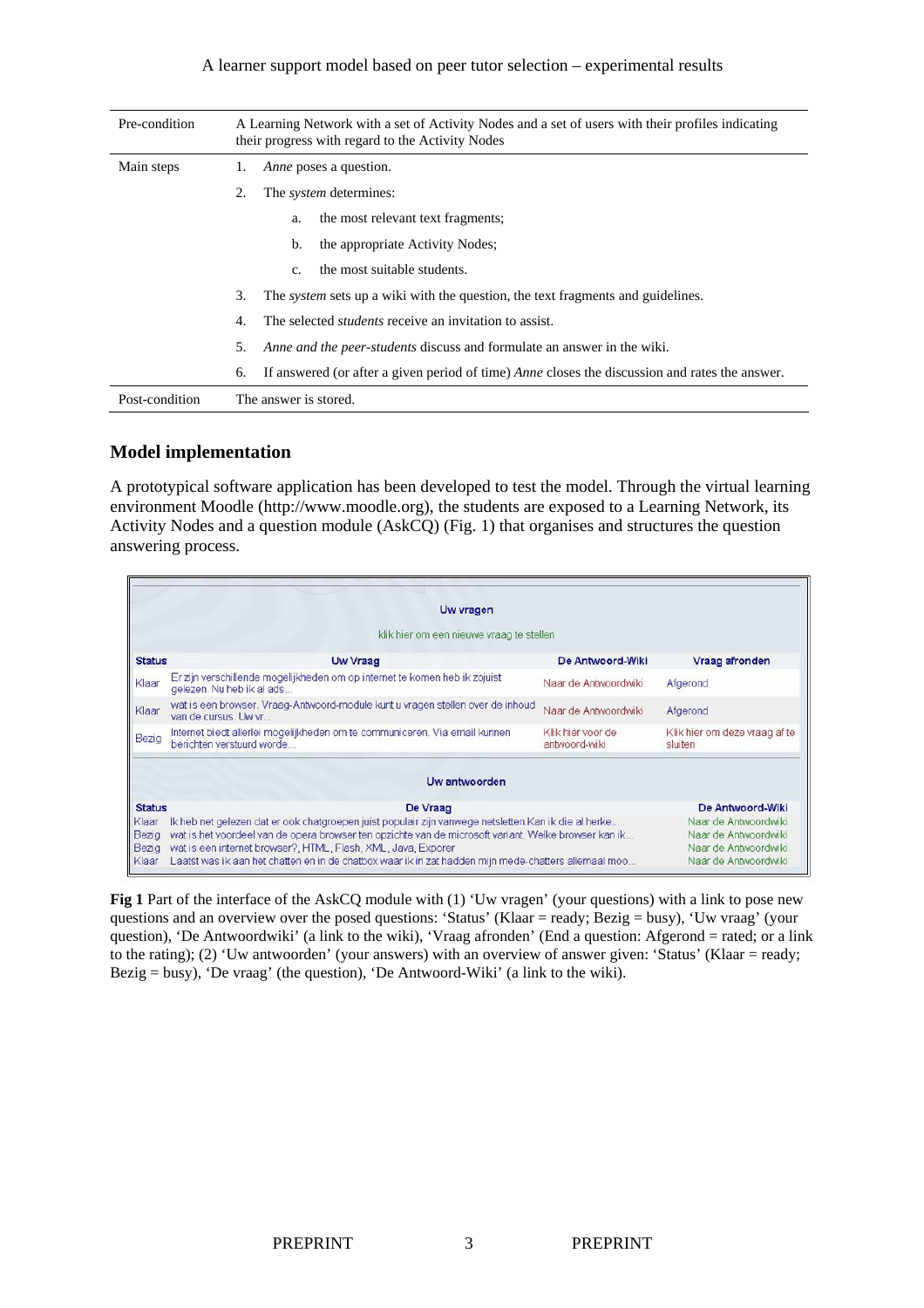#### A learner support model based on peer tutor selection – experimental results



**Fig 2** The design interface. 'Gup documents' to build the corpus and to set the LSA parameters; 'Document correlation' to set the document matching method; 'Content competency', 'Eligibility', 'Availability' and 'Tutor selection' to set the peer selection parameters.

The model covers three phases. In the design-phase, its operating context is defined. All texts of the Learning Network are captured and put into a corpus for processing; also, all parameters, the LSA and the peer selection parameters, are set. The designer has a specific interface (Fig. 2) at his disposition to create the corpus and to experiment with and set the LSA and peer selection parameters (see the next phase for details). In principle, the design phase is operative only when launching and updating the Learning Network.

The question-phase starts whenever a student poses a question (e.g. "when I register for a particular chat room, does my registration allow me to use several pseudonyms?"). First, GTP (General Text Parser; Giles *et al.*, 2001), an LSA implementation, maps the question into the collection of text fragments in the corpus. The GTP module returns correlations between the question and text fragments. Text fragments always come from a unique Activity Node. Hence, a high correlation between the question and some text fragment also implies a high correlation between the question and a specific Activity Node. Thus having identified the Activity Nodes that are relevant for the question, ATL (A Tutor Locator; De Jong *et al.*, 2007) selects 2 peer-students most suited to give an answer. The selection is based on their competency on those Activity Nodes that GTP found to correlate highest with the question. This is called the peer's *content competency*. Actually, ATL uses a weighted sum of four criteria. Besides content competency*,* it brings into the mix *tutor competency*, *availability*  and *eligibility* (Van Rosmalen *et al.*, in press).

Finally, in the answer phase a wiki is created that includes the question and the three text fragments that in the question phase GTP identified as correlating best with the question (Fig. 3). The wiki is populated with the 2 peer-students who have been invited and have agreed to help. Peers and the question-asking student discuss possible answers and, hopefully, arrive at a satisfactory one. Parenthetically, we chose to work with three documents as a compromise between too few to be helpful and too many to be all read by the supporting peers.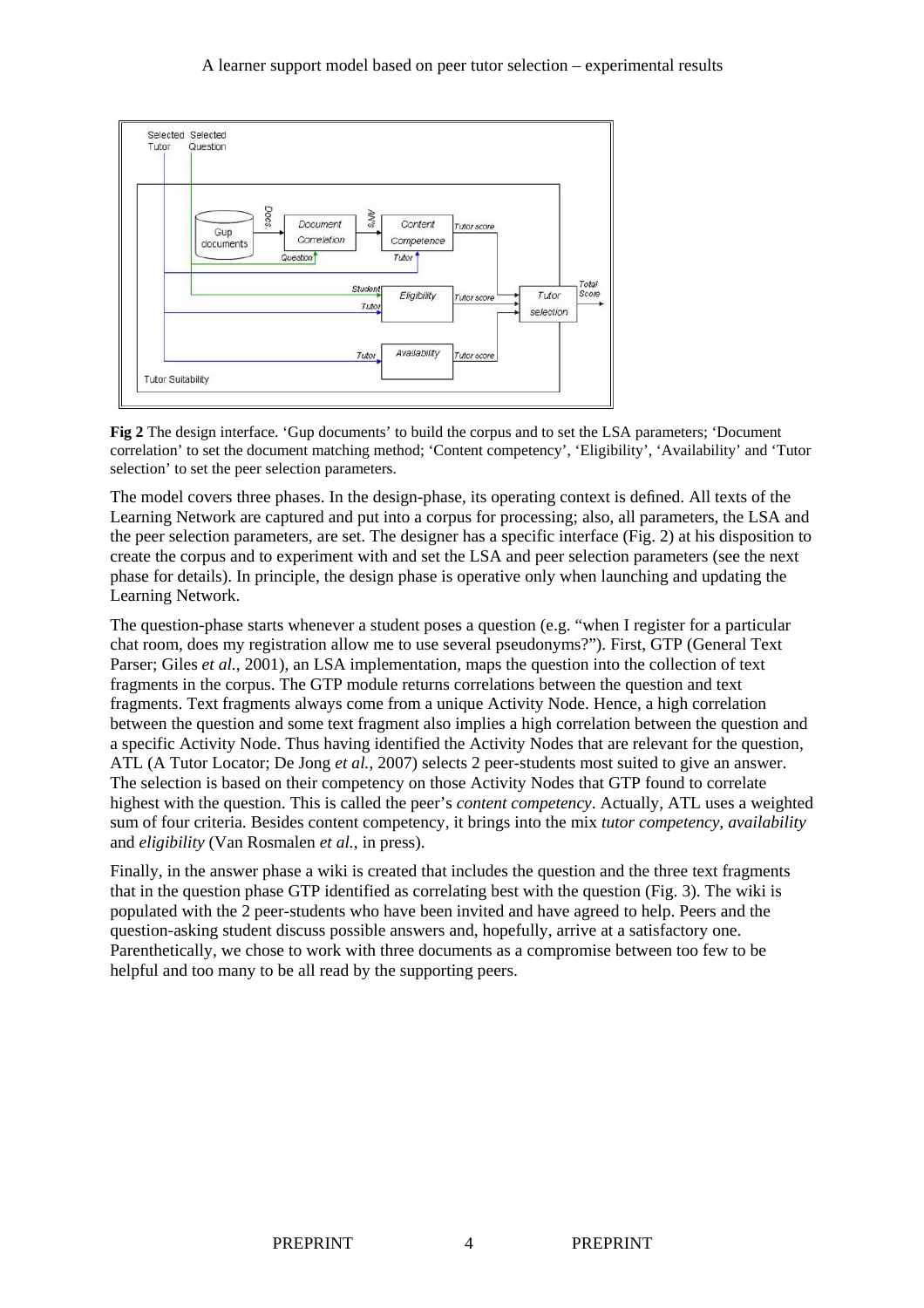| ontwerpen | Laatst was ik aan het chatten en in de chatbox waar ik in zat hadden mijn mede-<br>chatters allemaal mooie avatars. Ik vroeg me af hoe je aan deze avatars komt en kan<br>je ze ook zelf maken? Is er misschien software waarmee je je eigen avatar kunt |
|-----------|----------------------------------------------------------------------------------------------------------------------------------------------------------------------------------------------------------------------------------------------------------|
|           | De cursus bevat de volgende teksten die mogelijk relevant zijn bij het beantwoorden<br>van de vraag. Klik op de bijbehorende links om de teksten te bekijken:                                                                                            |
| Tekst 1   |                                                                                                                                                                                                                                                          |
| Tekst 2   |                                                                                                                                                                                                                                                          |
| Tekst 3   |                                                                                                                                                                                                                                                          |

**Fig 3** Part of the WIKI: (1) "Vraag" (the question); (2) Three hyperlinks to the selected text fragments 'tekst 1', 'tekst 2' and 'tekst 3' (3) wiki-interface Toon (Show), Bewerk (Edit), Links (Links) and Geschiedenis (History).

#### **Calibration and a first simulation**

To ensure the model's viability, we calibrated the LSA-parameters, and simulated and tested two of its key aspects. First, we checked how good LSA was at identifying the topic of a question (i.e. to which Activity Nodes a question belongs) and at selecting text fragments useful for answering the question. Second, we checked if the peer selection criteria met our expectations. The domain of the Learning Network we used is 'Internet Basics', a collection of texts, links and tasks that aim to instigate a basic understanding of the Internet (Janssen *et al.*, 2007). It contains 11 Activity Nodes (content modules), each of which introduces a different aspect of the Internet. The Activity Nodes consist of an introduction, exercises, references to external web pages for further study, and an assessment.

For the simulation, we formulated a set of 16 test questions, each related to exactly one Activity Node. The prototype identified the correct Activity Node for 12 out of the 16 questions (75%). Moreover, two of the authors of the Learning Network in question evaluated the fit of the 3 text fragments proposed by the system. They indicated that for 7 of the questions, one or more of the text fragments were indeed useful in answering those questions. The authors also indicated that 5 of the 16 questions posed were beyond the scope of the contents of the Activity Nodes studied. Taking this into account, the score is 7 questions with useful text fragments out of a total of 11 (about 60%, for details, see Van Rosmalen, 2006).

To test the validity of the peer selection criteria, we created 5 student accounts (Table 2) and assigned a set of test values to the parameters of the peer selection formula. Here we will only illustrate how they worked, for details see Van Rosmalen *et al.*, (in press). By way of test, student  $L_1$  twice 'asked' one of the 16 questions mentioned above. The question was related to Activity Node 2. The first time the student asked the question, the peer-student with the highest rank was selected, as expected. Furthermore, the results of the test showed, that we could balance the selection of peers by taking availability and eligibility into account. For the first question the value of eligibility favoured student  $L_2$  over student  $L_3$ , i.e., it prioritized the selection of a peer-student in the same study-phase. (Note:  $L_2$ and  $L_3$  have content competency 1 and availability 0.5. However, only  $L_2$  and  $L_1$  finished Activity Node 1, therefore  $L_2$  has a higher eligibility than  $L_1$ ). However, if we pose the same question again a compensation mechanism becomes operative due to the decreased availability of Student  $L<sub>2</sub>$ . (Note: Because of his being chosen to answer the first question the availability of  $L_2$  will become 0).

**Table 2.** Content competency of student  $L_1$  -  $L_5$  for Activity Node 1 and Activity Node 2, and their availability score.

|--|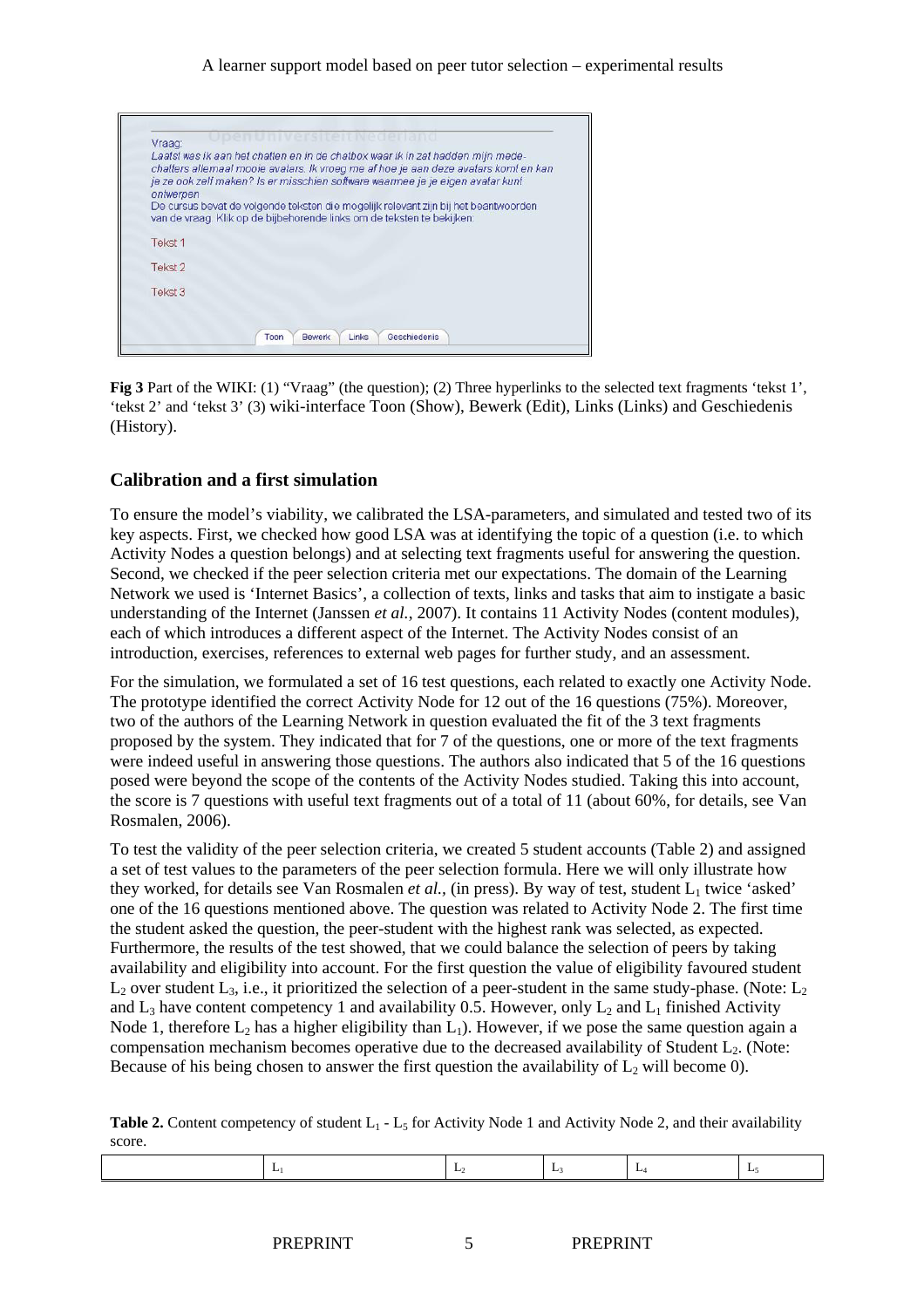| Content competency<br><b>Activity Node 1</b> | $1$ (= successfully completed) |     | 0.3 | $0$ (= not started) | v   |
|----------------------------------------------|--------------------------------|-----|-----|---------------------|-----|
| Content competency<br><b>Activity Node 2</b> | $0.3$ (= in progress)          |     |     |                     |     |
| Availability<br>(at the start)               | $0.5$ (= moderately available) | 0.5 | 0.5 | 0.5                 | 0.5 |

### **Materials and methods**

Having designed and developed a model that fitted our goals and having calibrated it in order for it to function optimally, we proceeded to carry out an experiment. To that end, we made available for 8 weeks a course in the Learning Network on Internet Basics, the same course that was used to calibrate the model. The course is a free (no tuition) course. No credits were given for its completion. The number of study hours is about 22. 111 Students were recruited from both students and staff in our organisation. One of them withdrew after one week. All 110 remaining students were treated as novices when starting the course. For the experiment, the students were divided at random in two groups. Looking at the group characteristics in detail, the groups were very similar with regard to age, gender, computer experience and previous education. Computer experience varied from having little (38) to much (42) and only few students having very little (3) or very much (4) experience (23 nonresponders). Males and females were present in almost equal numbers (46 versus 49, 15 nonresponders). The modal age was between 46 and 55 (32), trailing off to 25 between the ages of 56 and 65, and 18 between the ages of 36 and 45, with 12 under 35 (5 of which under 25) and 5 over 65 (18 non-responders). Participants educated at the tertiary level (58) vastly outnumbered participants having had up to secondary education (25) or primary education only (3) (24 non-responders or differently educated).

In the experimental group, we used the following weights for the parameters: 1.0 *content competency*, 0.5 *availability* and 0.5 *eligibility*. The model prescribes that the content competency should always be positive. Therefore to avoid a "cold-start" problem, i.e. having no suitable students at the beginning, if necessary the system automatically switched to the settings of the control group. In the control group, we only ensured that the questions would be divided evenly between the students. This meant 1.0 *availability* and all other weights zero (for a detailed description of the parameters and criteria see Van Rosmalen *et al.*, in press). For each question we invited the two students with the highest scores. If within 48 hours no one responded the two next best students were invited.

All students received general instructions on the use of the Learning Network and a specific instruction on how to use the AskCQ-module for all their content-related questions. They received a global explanation of the objectives of the experiment and the suggestion to use the AskCQ-module at least twice, if appropriate. In addition, three times during the 8 weeks the Learning Network was running, a newsletter was distributed with information regarding the course and also a notice on the AskCQ-module. Staff-tutors did not assist answering content-related questions at all. Their role was limited to rating the results of each question-answer pair after completion of the experiment.

Finally, of the total of 110 students, 78 students were active: 40 in the experimental group and 38 in the control group; the remaining 32 students showed no or very limited activity. This means they did not complete any of the 11 Activity Nodes. The average numbers of Activity Nodes completed was for each group 6. The total number of students that successfully completed the course was 25 for the experimental group and 24 for the control group.

### *Hypotheses*

We tested three related hypotheses:

The model helps to solve a substantial number of the content-related questions posed by students, without invoking any staff support (hypothesis *A*). A substantial number is about 50%, as in our view this is the minimum percentage sufficient to justify the investment needed to develop this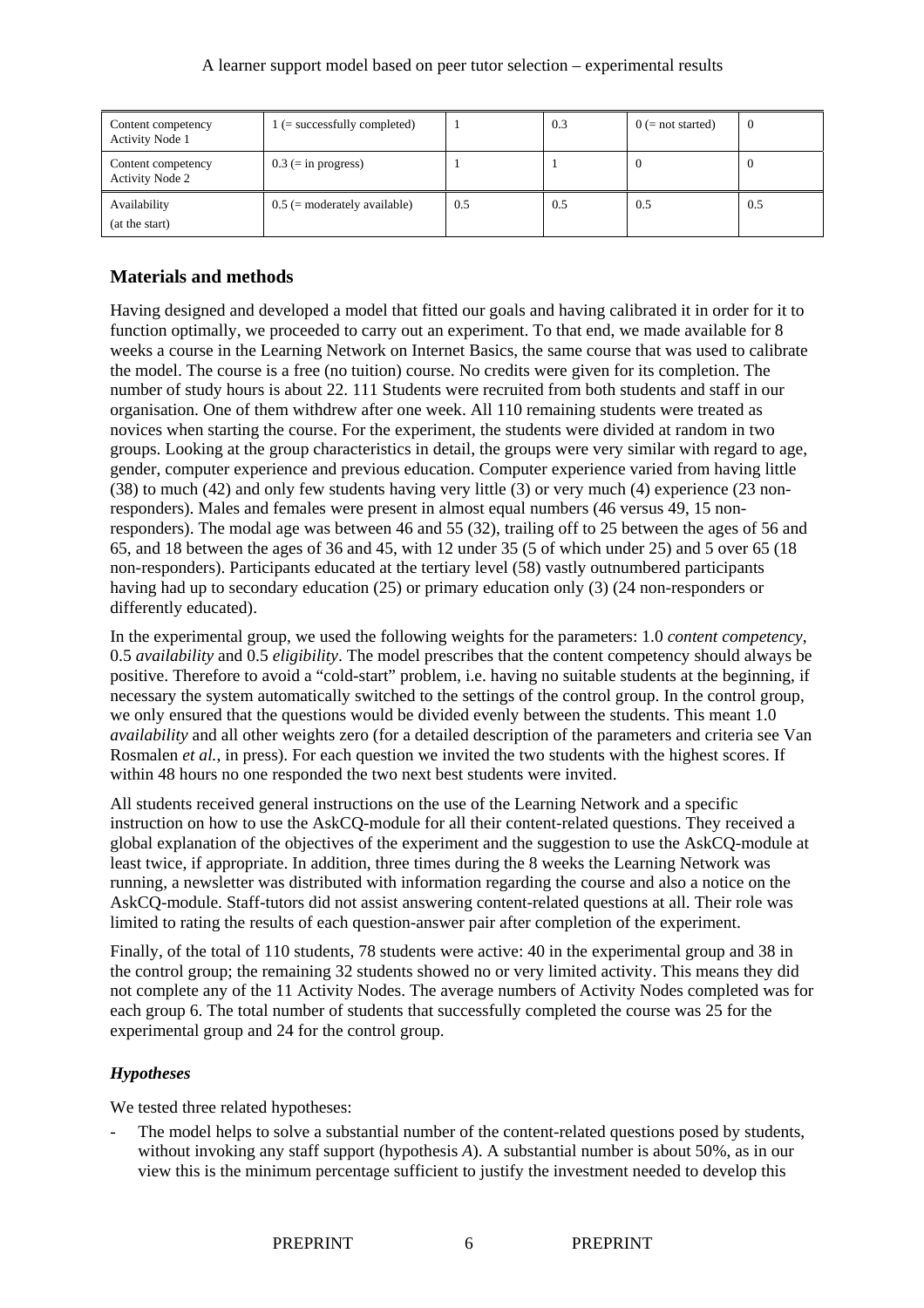kind of system. In specific cases though, e.g. if discussions between students have a very high priority, the percentage may of course be set lower.

- Ad hoc transient communities for which peers were selected on the basis of a combination of the four criteria proposed (i.e. including the LSA-based content competency) outperform communities whose peers were selected with workload balancing in mind only (hypothesis *B*). This hypothesis concerns the effectiveness of the LSA-based peer selection system.
- Text fragments with which the wikis were seeded helped the peer-tutors to answer the questions asked by their peers (hypothesis *C*). This hypothesis is about the usefulness of seeding the wikis with text fragments identified with LSA.

Hypothesis A is tested directly, simply by counting the number of questions solved successfully. Whether a question is solved successfully, is assessed by the student who posed the question and by two expert tutors. Hypothesis *B* has been tested by administering different peer-student selection approaches to an experimental and a control group of students; group membership was decided by random selection. Peer tutors in the experimental group were selected on the basis of content competency, determined with LSA, availability and eligibility; peer tutors in the control group were selected on the basis of availability only. Dependent variables measured are the number of invitations accepted, the time to answer a question, the number of questions answered, and the quality of the answers given. Hypothesis C has been tested in a limited sense only. The wikis of both the experimental and control group were seeded with text fragments in order to avoid compounding the effect of the way in which the groups have been composed with the availability of text fragments. Therefore, the effect of the availability of text fragments on, say, the quality of the answers given could not be tested. In order still to assess their usefulness we looked at the sources the students used to answer the question (did they use the fragments at all?) and at the extent to which they perceived the text fragments as useful.

### *Data collection*

We collected four types of data. The former two, logging data and student ratings, have been collected during the experiment; the latter two, staff-tutor ratings and evaluation data, have been collected after the experiment:

- Logging data. The progress data of the students, i.e. for each question: question time; invitationaccepted time; number of invitations accepted; answer-accepted time; value of the tutor suitability and the value of the underlying criteria; the main Activity Node of the question.
- Student ratings. For each question, the students that accept the invitation each rate their own peertutor suitability; the question poser indicates the main Activity Node of the question and rates the answer received.
- Staff-tutor ratings. At the end of the course, two staff-tutors rated the answers of all closed questions-answer pairs; for these pairs they also specified the Activity Node from which the question derived in their opinion.
- Evaluation data. At the end of the course the students received a questionnaire on the usability aspects of the system. The questionnaire included among other things questions on the usefulness of the supplied text fragments; on how students supplied their answers (prior knowledge, an Activity Node or another source); on whether students perceived other positive outputs such as getting to know each other or understanding the learning material better; and on whether students appreciated the overall approach and use of the system.

# **Results**

### *Hypothesis A: Questions solved*

During the 8 weeks of the course, a total of 101 questions were posed, 59 in the experimental group and 42 in the control group (see Table 4, rows 1a-1c for more details). According to the question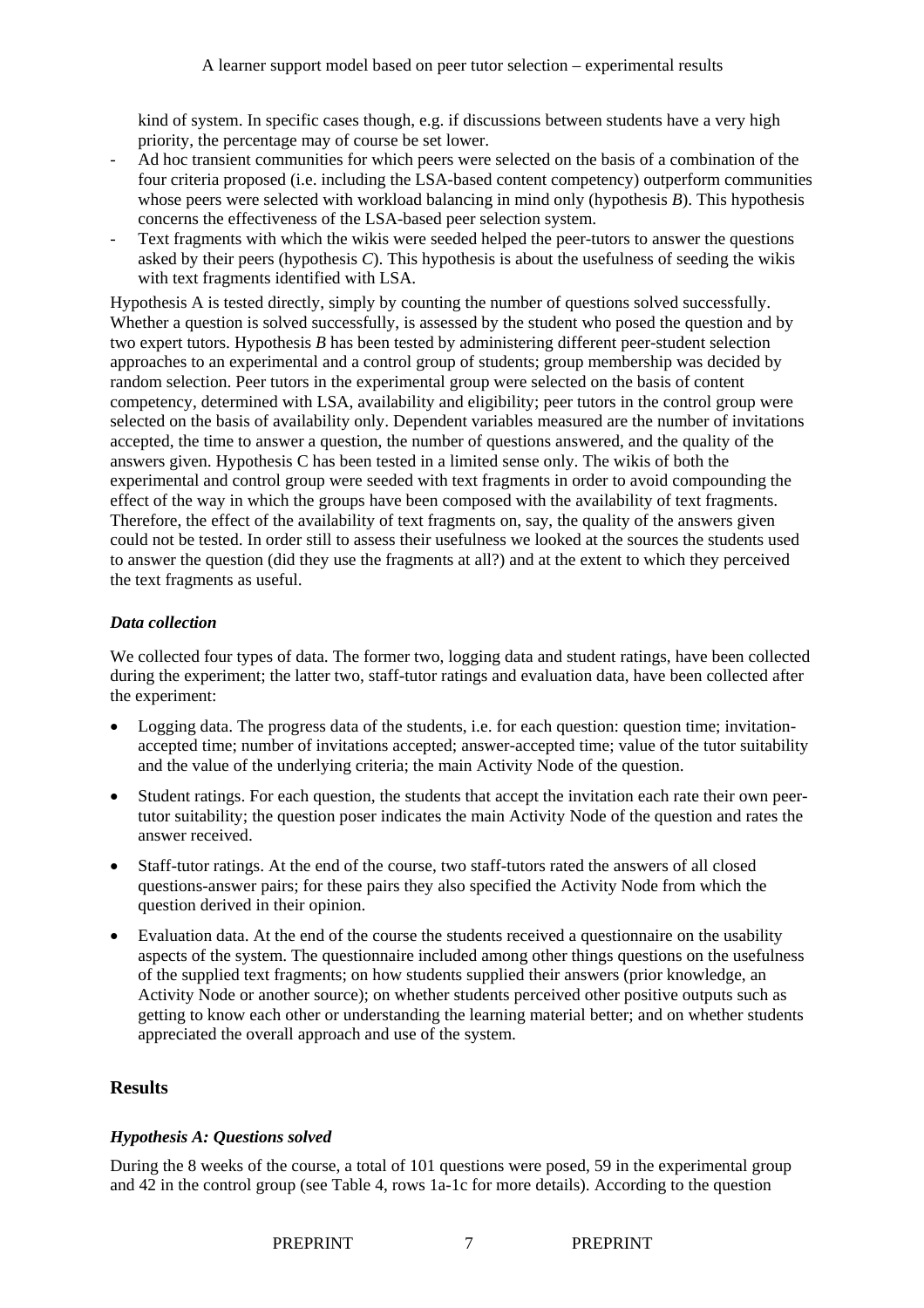posers, the number of successfully answered questions was 42 (71%) for the experimental group and 19 (45%) for the control group (Table 3, row 1). However, these figures do not suffice to conclude that hypothesis A has been confirmed.

First of all, the student judgments should be in line with the staff-tutors' rating. After all, the students could have been satisfied too easily. The two staff-tutors rated all questions, including the questions started but not yet rated by the students (Table 3, rows 2-4). The overall agreement between the tutors on solved versus not-solved questions (i.e. "solved" = rating 4 and 5 and "not solved" = rating 1 and 2) is high: 83% (62 out of 75) or 73% (64 out of 88 if we also include the rating 3 "solved/not solved"). If we combine the judgment of the students and the tutors, by counting a question as solved if at least two of the three ratings are 4 or above, the number of questions solved is approximately the same as the number indicated by the students (Table 3, row 5). So student opinion do not differ much from expert (staff) opinions.

Second, irrespective of an overall agreement between students and staff, there should only be very few 'false-positives'. A false-positive is an answer that according to the student is right but actually is wrong. Too many false-positives are a threat to the quality of education. Based on the ratings, we identified 8 questions that required further analysis. Careful reading of each of the questions showed that none of the answers was a genuine false-positive:

- 5 questions were irrelevant and/or closed by the question poser before the peers could help.
- 2 answers received a rating of 3 by both staff-tutors. In both cases, however, one could easily argue that the question was fairly well answered.
- Finally, one remaining question was not articulated well, making it difficult to judge whether the answer was adequate or not.

|                                                                        | Experimental   | Rated | Control          | Rated |
|------------------------------------------------------------------------|----------------|-------|------------------|-------|
| Questions solved: Question poser                                       | 42 (42/59=71%) | 53    | 19 (19/42=45%)   | 29    |
| Questions solved: Tutor 1                                              | 34             | 53    | 16               | 29    |
| Questions solved: Tutor 2                                              | 38             | 53    |                  | 29    |
| Question <sup>*</sup> not closed but solved according to Tutor 1 and 2 |                |       |                  |       |
| Questions solved (integrated score) at least 2 agree                   | 44 (44/59=75%) | 57    | $22((22/42=52%)$ | 35    |

Table 3. Ouestion-answer details.

*\* Note: 6 of the 10 questions started, but not rated, did contain an answer, 4 were not really started.* 

### *Hypothesis B: The model treatment*

For hypothesis B we looked if the experimental group outperformed the control group on responsiveness (the number of invitations required and the answer time) and quality (the number of solved questions, the level of the answer ratings) of the answers.

Before going into details, a first inspection suggests that the students in the experimental group participated more actively in question-answering. They posed more questions (though not significantly), solved more questions (see above), answered faster, and fewer invitations were required (Table 4, rows 1, 6 and 2 respectively). Their answers were also rated higher (Table 4, row 7). There was only one apparent anomaly, the control group (Table 4, rows 4-5) had a higher overall involvement. This, however, actually is to be expected as in the control group the algorithm attempts to achieve an optimal spread of the workload.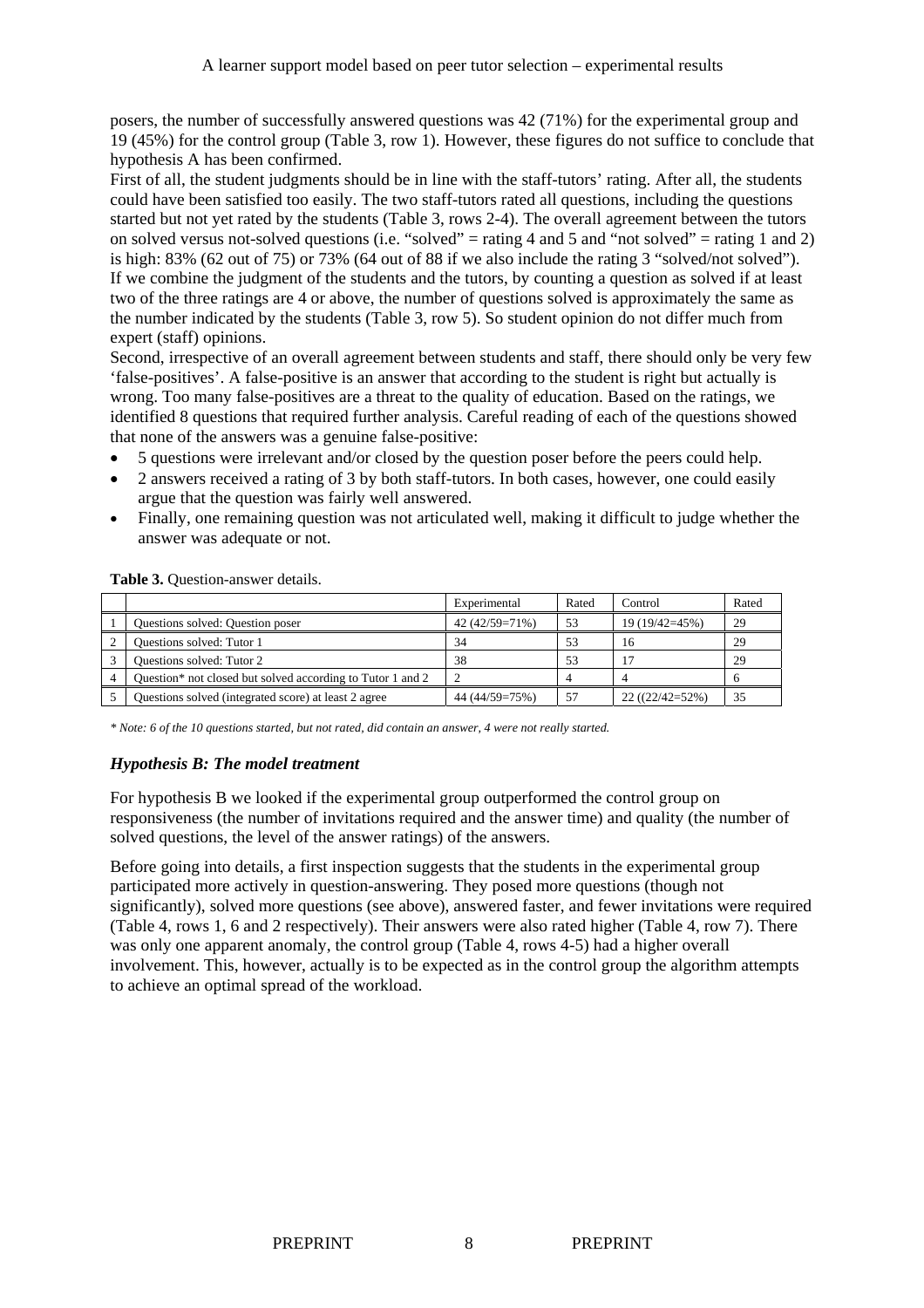|  |  | <b>Table 4.</b> Overview of the results. |  |
|--|--|------------------------------------------|--|
|--|--|------------------------------------------|--|

|                |                                                                                              | Experimental | Control | Total |
|----------------|----------------------------------------------------------------------------------------------|--------------|---------|-------|
|                | The number of questions posed*                                                               | 59           | 42      | 101   |
| 1a             | - closed (so rated);                                                                         | 53           | 29      | 82    |
| 1 <sub>b</sub> | - in discussion                                                                              | 4            | 6       | 10    |
| 1c             | - failed i.e. the invited peer-tutors did not react to or refused the invitation             |              |         |       |
| 2              | The number of questions with 2 invitations loop                                              | 12           | 21      | 33    |
| 3              | The number of students that posed one or more questions                                      | 26           | 21      | 47    |
| $\overline{4}$ | The number of students that assisted in answering one or more questions                      | 29           | 36      | 65    |
| 5              | The total number of students actively involved (posing or answering)                         | 31           | 37      | 68    |
| 6              | Average time to resolve a question (days)                                                    | 5.6          | 9.6     | 7.0   |
| 7              | Average answer rating of the rated questions (5-points scale, 1 is not answered - 5 is fully | 4.0          | 3.4     | 3.8   |
|                | answered) by the question poser                                                              |              |         |       |

*\* For 4 out of the 9 questions not started, invitations were sent out on the very last day that the course was available.* 

The following tables show the results of a detailed analysis on responsiveness, i.e. the number of invitations required (derived from Table 4, row 2) and the answer time (Table 4, row 6). For both the number of invitations required (Table 5) and the time to answer (Table 6) the experimental group scores significantly better.

**Table 5**. Number of invited students per question: 2 implies one invitation loop, 4 two loops The chi-square =  $9.81$ ; df = 1; asymp sig =  $0.002$ .

|                   | Group          |              |              | Total        |
|-------------------|----------------|--------------|--------------|--------------|
|                   |                | Experimental | Control      |              |
| Number of invited | $\overline{2}$ | 47 (79.7%)   | $21(50.0\%)$ | 68 (67.3%)   |
| students          | 4              | $12(20.3\%)$ | $21(50.0\%)$ | 33 (32.7%)   |
| Total             |                | 59 (100.0%)  | 42 (100.0%)  | 101 (100.0%) |

**Table 6**. Answer time (in hours). Mann-Whitney  $U = 436.500$ ; asymp. sig.  $= 0.001$ 

|                      | Group        | N  | Mean Rank | Sum of Ranks |
|----------------------|--------------|----|-----------|--------------|
| Answer time in hours | Experimental | 53 | 35.24     | 1867.50      |
|                      | Control      | 29 | 52.95     | 1535.50      |
|                      | Total        | 82 |           |              |

The picture is confirmed when looking in detail at the quality, i.e. the number of question solved (Table 7). We already noted that the experimental group solved more questions, further analysis shows that difference to be significant. Moreover, when looking in detail at the rating of the questions, the two groups not just differ with respect to questions solved and not-solved (Table 7). The experimental group, also proves to be very clear about its judgement (Table 8). A large part of their ratings (60%) is in the segment of absolutely reject (rating 1) and absolutely accept (rating 5).

**Table 7.** Solved Questions. The chi-square  $= 6.90$ ; df  $= 1$ ; asymp sig  $= 0.009$ .

|                  | Group      |              |            | Total        |
|------------------|------------|--------------|------------|--------------|
|                  |            | Experimental | Control    |              |
| Solved           | Not solved | $17(28.8\%)$ | 23 (54.8%) | 40 (39.6%)   |
| <b>Questions</b> | Solved     | 42 (71.2%)   | 19 (45.2%) | $61(60.4\%)$ |
| Total            |            | 59 (100%)    | 42 (100%)  | 101 (100%)   |

|  |  |  | Table 8. Ratings of the answers |
|--|--|--|---------------------------------|
|--|--|--|---------------------------------|

|                        |   | Group        |             | Total       |  |
|------------------------|---|--------------|-------------|-------------|--|
|                        |   | Experimental | Control     |             |  |
| <b>Rating Question</b> |   | 6(11.3%)     | 6(20.7%)    | 12 (14.6%)  |  |
| Poser                  |   | $5(9.4\%)$   | $4(13.8\%)$ | $9(11.0\%)$ |  |
|                        | 4 | $16(30.2\%)$ | 10 (34.5%)  | 26 (31.7%)  |  |
|                        |   | $26(49.1\%)$ | $9(31.0\%)$ | 35 (42.7%)  |  |
| Total                  |   | 53 (100.0%)  | 29 (100.0%) | 82 (100.0%) |  |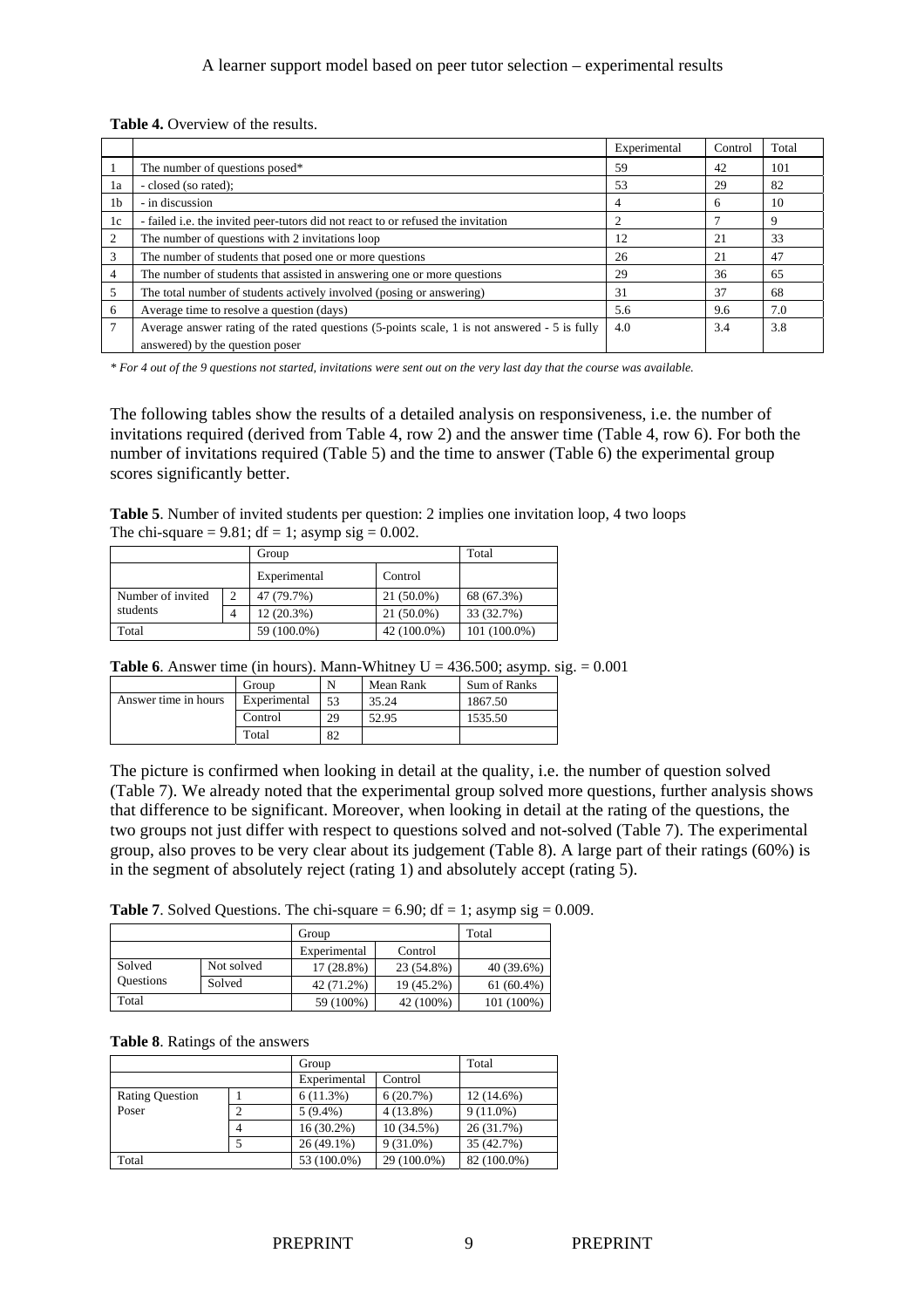So there is strong evidence that the experimental group outperforms the control group. However, it still needs to be shown that the selection algorithm chooses its peer tutors for the reasons we assume. A critical condition for this to be the case is that the question posed should be mapped to the relevant Activity Node (as the result of this mapping is used to determine the suitable peer-students). The stafftutors were asked to indicate the main Activity Node for 71 questions (9 of the questions were not rated at all, because nobody had yet responded to them, 20 questions were rated as being out of scope with regard to the content of the Learning Network). The results for both tutors were almost identical. They differed in opinion only on 4 questions. In 62% of the cases the judgment of the tutors was identical to the one calculated by the system. This result imparts confidence on the algorithm, particularly if one takes into account that in practice it points to more than one Activity Node.

#### *Hypothesis C: Supporting the student in answering*

To establish to what extent the text fragments are of use in answering the questions, we collected the following results through the questionnaire. First of all, the majority of the respondents (34 of 50) valued the text fragments with a rating of 4 or above (Table 10). The resources used to answer are given in Table 9.

**Table 9**. The resources used to answer a question, the respondents could select one or more choice (n = 51; 1 skipped this question, 5 were not involved as peer-tutor).

|                |                      | Experimental | Control | Total |
|----------------|----------------------|--------------|---------|-------|
| Resources used | Text fragments       |              |         | 14    |
|                | Course content       | 14           |         |       |
|                | Prior-knowledge      |              |         | 29    |
|                | Others (unspecified) |              |         |       |

|  |  | <b>Table 10.</b> The appreciation of the text fragments $(n = 50; 2$ skipped this question, 5 were not involved as peer-tutor) |  |
|--|--|--------------------------------------------------------------------------------------------------------------------------------|--|
|  |  |                                                                                                                                |  |

|                                                   | Experimental | Control | Total |
|---------------------------------------------------|--------------|---------|-------|
| Text fragment rating<br>$(1=$ useless; $5=$ good) |              |         |       |
|                                                   |              |         |       |
|                                                   |              |         |       |
|                                                   |              |         |       |
| Total                                             |              |         |       |

It is interesting to notice that the control group tends to appreciate the text fragments more; also they mention more often that they actually used the text fragments (both differences not significant). An explanation could be that the control group is more dependent on the text fragments since they have been selected at random. Also there is the in-built tension that a good selection strategy likely diminishes the need for text fragments.

#### *General observations*

Finally, through the questionnaire we received feedback on the usability and general acceptance of the model. The questionnaire was completed by 57 of the 110 students (52%) fairly evenly divided over the two groups, 29 (experimental) and 28 (control) respondents respectively. For both groups, almost all respondents agreed that answering a question is a good investment of time (25 experimental; 22 control). Positive responders could motivate their answer by indicating one or more reasons on a list. Two reasons were selected most often:

- "I am aware that other students also have questions" (24 students), and
- "It improved my knowledge and understanding" (29 students).

The overall usefulness (26 experimental; 17 control) and usability (22 experimental; 16 control) received a positive rating i.e. 4 or above on a 5-point scale. The figures, however, show that the respondents of the experimental group are more positive. This was confirmed when asked who would like to see this question-answering approach offered in other courses too. The students in the experimental group were significantly more interested, i.e. 25 students of the experimental group answered positive against 16 of the control group (chi-square  $= 5.177$ ; df  $= 1$ ; asymp sig  $= 0.023$ ).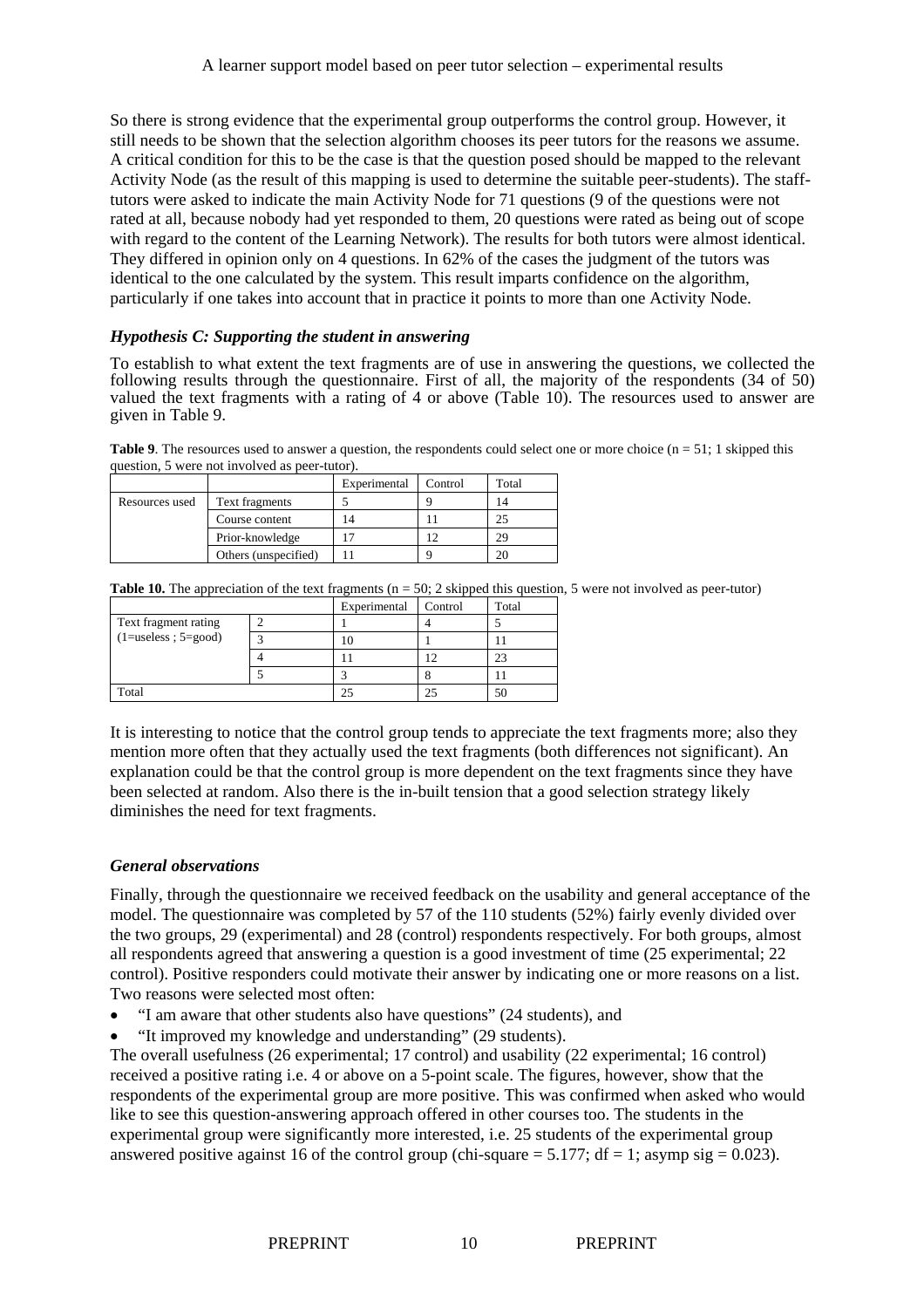### **Discussion and conclusions**

The tests of our three hypotheses lead to the conclusion that our system can successfully be used to help answering content questions students may have. For the experimental group the number of questions solved is clearly above 50% and there were no false-positives. The number of solved questions could have even been higher, had we not abruptly stopped the experiment after 8 weeks. We also unambiguously showed that the experimental group outperforms the control group both with regard to responsiveness and quality. Only the result for the last hypothesis, about the usefulness of the text fragments, is less clear. Though students seem to appreciate the text fragments, they make only limited use of them.

Despite these promising results, a number of limitations to the experiment have to be considered. The experiment ran with a fixed group and for a fixed period. This situation is different from our target situation, with an 'unending' course and lifelong learners starting and finishing at any time. Another concern is the limited complexity of the contents studied, which were typically at the beginner level. This was confirmed indirectly as a substantial part of the responders indicated that they used prior knowledge to answer the questions. Results may be different with more demanding topics, the questions may then be too difficult to answer. Finally, students were aware that they participated in an experiment. This likely will have boosted their responsiveness. In the reality of a long-lasting Learning Network with many activity nodes, policies to ensure sufficient participation may be required (Berlanga *et al*., in press).

Also the particular implementation of the model deserves further attention. The wiki proved to be a tool that was unknown to the students. They used it much in the same way as a forum, contributing in turn and not editing the texts of others, while we had hoped them to become involved in a collaborative writing process. The students also 'complained' that they were not properly informed once a question was resolved and, even more important, that it was not possible to continue a contact through the system. Both we consider very serious issues because an important additional objective of this system is to assist lifelong learners in becoming (self-)organised into communities (Kester *et al*., 2007). Therefore it is important that contacts are well-established and can be followed up if desired. Finally, students mentioned they would have liked to be able to study all question-answer pairs, not only the ones they contributed to. Whether or not this is a good idea is not obvious. It may improve the question-answering efficiency but it will likely lessen the need for and the benefits of a discussion between students.

Further research is needed to address the issues raised and also to get a better insight into the effects of different values for the parameter settings of the model. So far, however, we believe that we showed that the system developed offers a promising line for efficient and effective support for elearning in general and lifelong learning in particular.

### **Acknowledgements**

The authors' efforts were partly funded by the European Commission in TENCompetence (IST-2004- 02787) (http://www.tencompetence.org). The authors thank André de Jong, who built the current release of the prototype, Tally Schmeits, who assisted in the final debugging and the queries to collect the data, and José Janssen for her valuable help with the analysis of the data.

# **References**

- Berlanga, A., Sloep, P.B., Kester, L. Brouns, F., Van Rosmalen, P., Koper, R. (in press). *Ad Hoc Transient Communities: Towards Fostering Knowledge Sharing in Learning Networks*. International Journal Learning Technologies.
- De Jong, A., Brouwers, M., Brouns, F., Van Rosmalen, P., Kester, L.,Sloep, P.B. (2007). *ATL: A Tutor Locator*. URL: http://hdl.handle.net/1820/960.